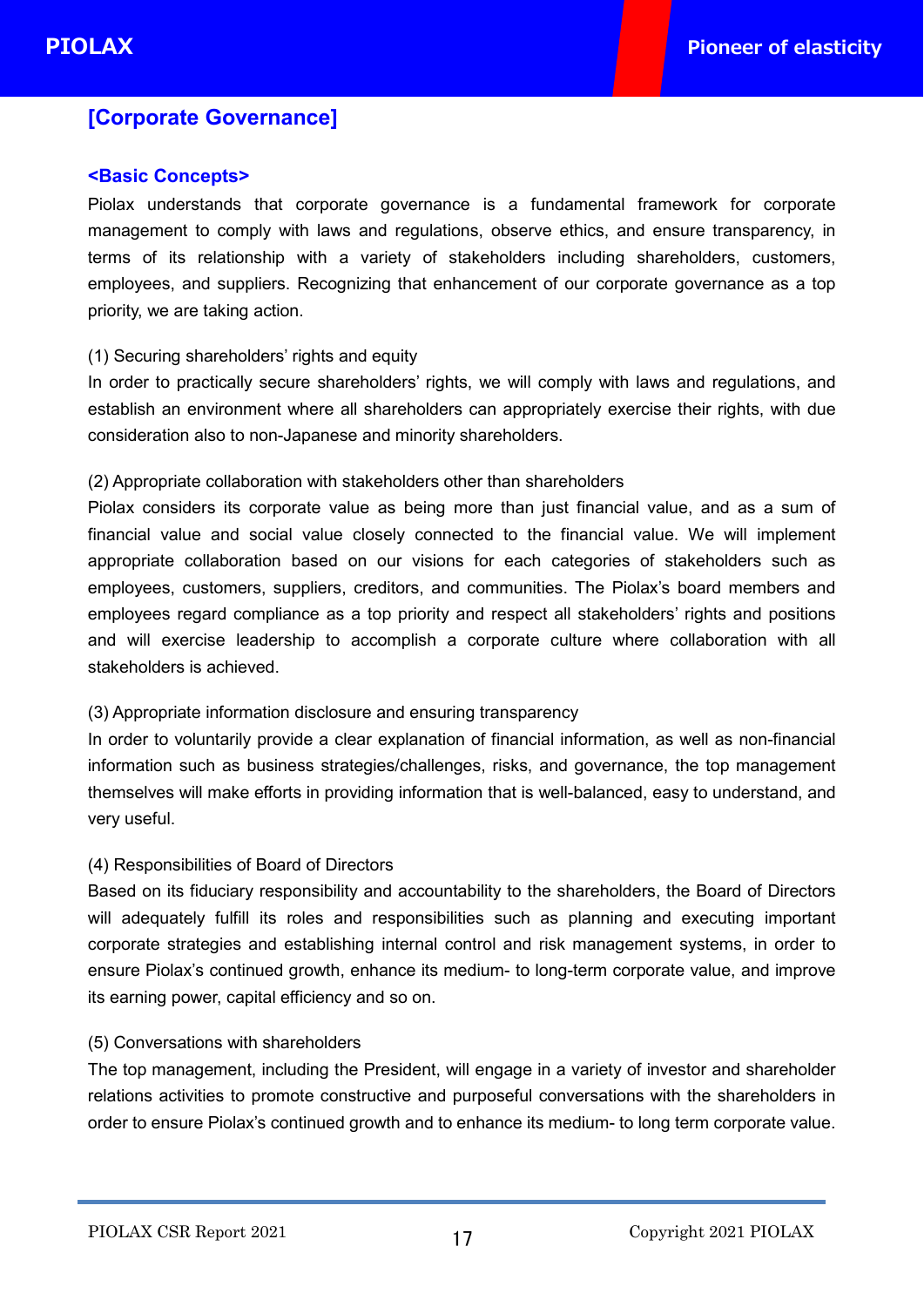## **<Corporate Governance System>**

Piolax has adopted the existing system, believing that its continued growth and the enhancement of its medium- to long-term corporate value will be ensured by strengthening the audit and supervisory function for the Board of Directors and by setting up a monitoring board. According to the resolution of the 100th annual shareholders' meeting held on June 28, 2016, Piolax has transitioned from a company with a Board of Company Auditors to that with an Audit and Supervisory Committee.



- The Board of Directors is chaired by the President and consists of nine Directors (among them, three are Outside Directors) . It is the highest organization that makes decisions about important business objectives, business strategies, etc.
- The Audit and Supervisory Committee is chaired by the chairperson of this committee and consists of three Directors who are Audit and Supervisory Committee Members (one full-time and two part-time Audit and Supervisory Committee Members). Using the internal control system, this committee conducts audit for the performance of the duties of Directors and for the overall performance of duties of management of group companies.
- The Nominating and Compensation Advisory Committee is chaired by the Senior Managing Director and consists of five Directors, the majority of which are Outside Directors. It was set up as a voluntary advisory body for the Board of Directors with a view to fairly determining the selection/removal of Directors and remuneration they receive.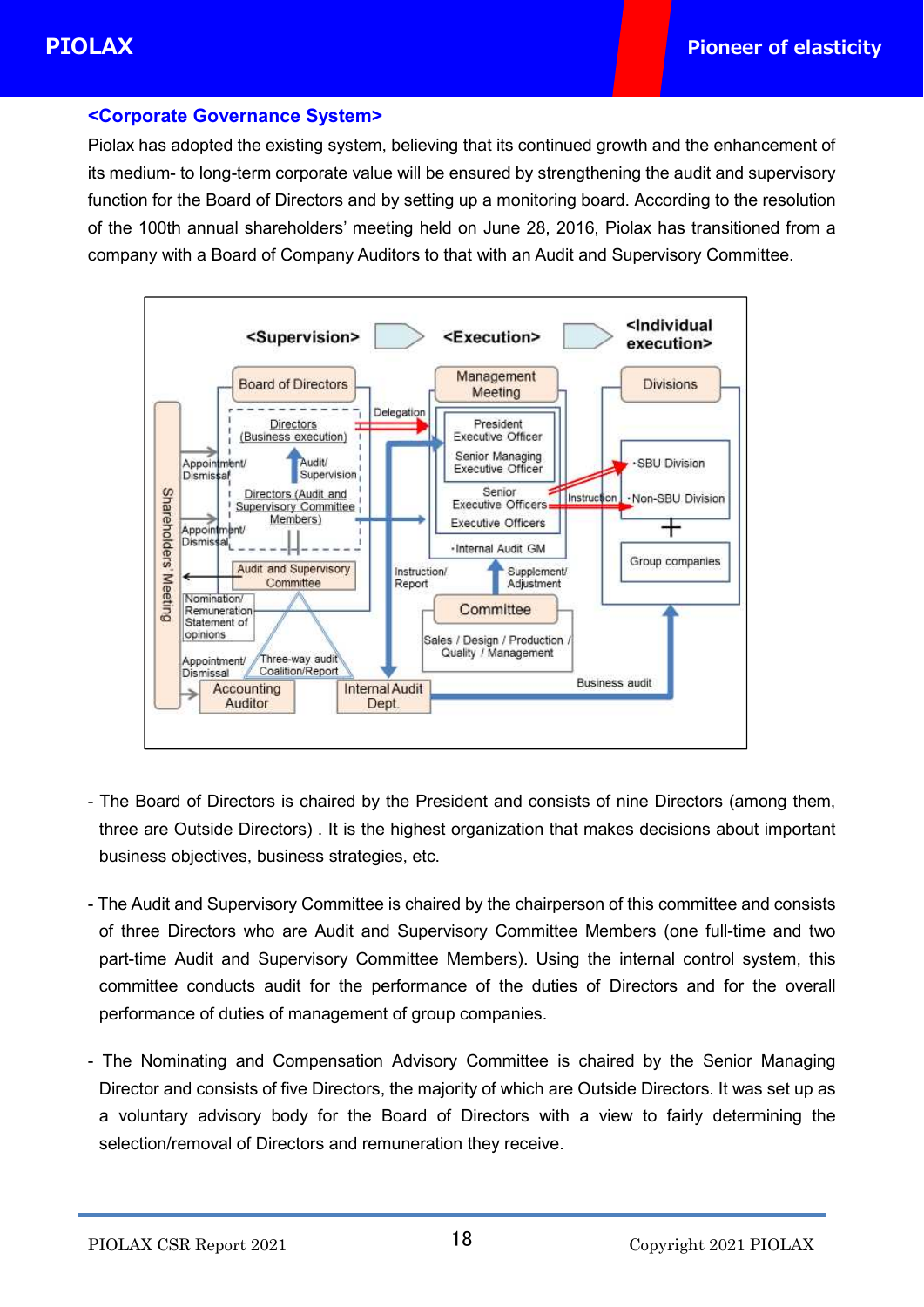- The Management Meeting is chaired by the Senior Managing Director and consists of Representative Executive Officers and Senior Executive Officers. They are held to make decisions necessary for the execution of specific operations, based on the management policies defined by the Board of Directors.
- Piolax has selected Ernst & Young ShinNihon LLC as an accounting auditor and established an environment where a fair and impartial audit is conducted.

## **<Implementation of Measures Taken for Corporate Governance>**

At Piolax, a regular board meeting is held once a month to determine basic management policies and important matters and to supervise the execution of duties by Directors. An executive officer system is adopted, and part of the Board of Directors' authority to execute the duties is delegated to the Management Meeting in order to accelerate the company's decision-making process. Managerial information is shared between the Board of Directors and the Management Meeting to thoroughly implement the operation policies and to establish a system that increases the sensitivity to management risk.

## **<Internal Control System>**

While maintaining the "Basic Policy on Internal Control System" and "Basic Policy for Internal Control System concerning Financial Reporting", Piolax is continuing the activities for the Group's internal control system, including establishing and operating the system and evaluating its effectiveness every year, under the internal control structure headed by the President, in order to achieve sound, efficient, and fair corporate control.

Specifically, we have established "company-wide internal control", "internal control for business processes", "internal control for accounts settlement and financial reporting" and "internal control for IT" as part of our internal control system, and we have prepared the checklists, job assignment tables, business process descriptions, business flow charts, risk control matrices, etc. for each of these controls, and conducted evaluation.

## Link: Corporate [Governance](file:///C:/Users/02268/Downloads/20211222_governance%20%288%29.pdf) Report

Link: Basic Policy on Internal Control System, Basic Policy for Internal Control System [concerning](https://www.piolax.co.jp/en/csr/ic/) Financial Reporting

## **< Corporate Governance Education >**

Piolax conducted internal training for all personnel in managerial positions under the theme of "roles and support functions of internal audit". We will strive for sound and continuous growth as a company by recognizing anew how internal audit functions and what awareness employees must have when they work.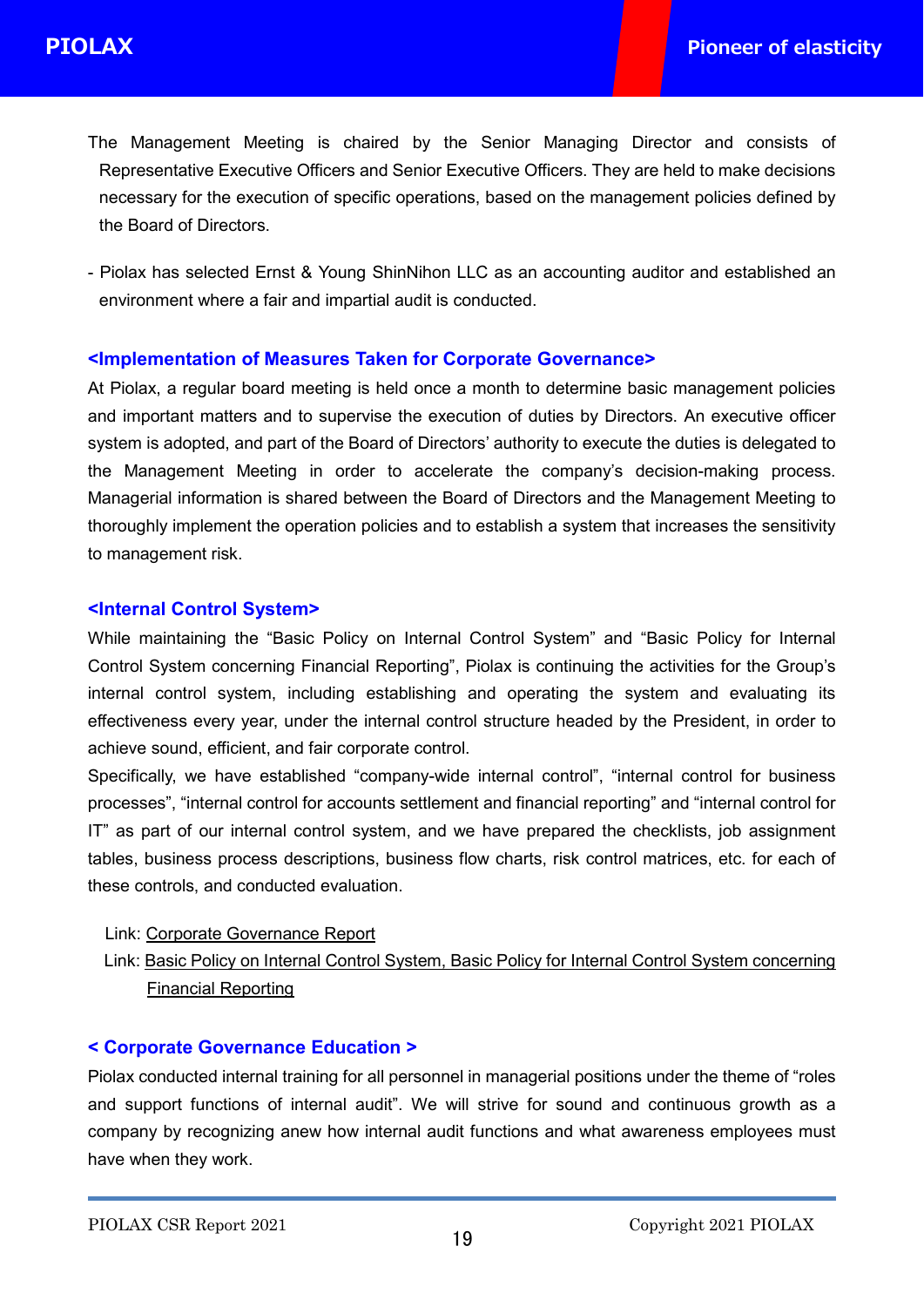## **[Risk Management]**

We at Piolax are striving to prevent any potential risk in the business activities. We are also striving to minimize the impact of a risk on the business and company if it occurs.

## **<Information Security System>**

Piolax has formulated the "Guidelines for Prevention of Confidential Information Outflow" and has taken drastic and effective measures against the risk of leakage of confidential information, striving to protect information assets. Based on these guidelines, we are performing activities to improve and enhance our confidential information management system including information security, and to ensure the proper management of corporate information. As a response to cyberattacks that have become more sophisticated and complex in recent years, we are providing in-house education and email attack training on a global basis.

## **<Business Continuity>**

In order to quickly grasp the extent of damage and recover as early as possible if a large-scale disaster occurs, Piolax has formulated a BCP (Business Continuity Plan), developed a safety confirmation system and emergency contact network, and deployed stockpiles.

We organized the COVID-19 Control Committee in 2020 to continuously share information about the infectious disease in the entire group. At the same time, we are promoting thorough handwashing, gargling, wearing of masks, temperature checks, disinfection and droplet precautions, and the development of operations and manuals in preparation for infected personnel.





#### **<Disaster Measures>**

For preparation for disasters, all employees carry a business card-sized "Disaster Response Manual" containing emergency action guidelines.